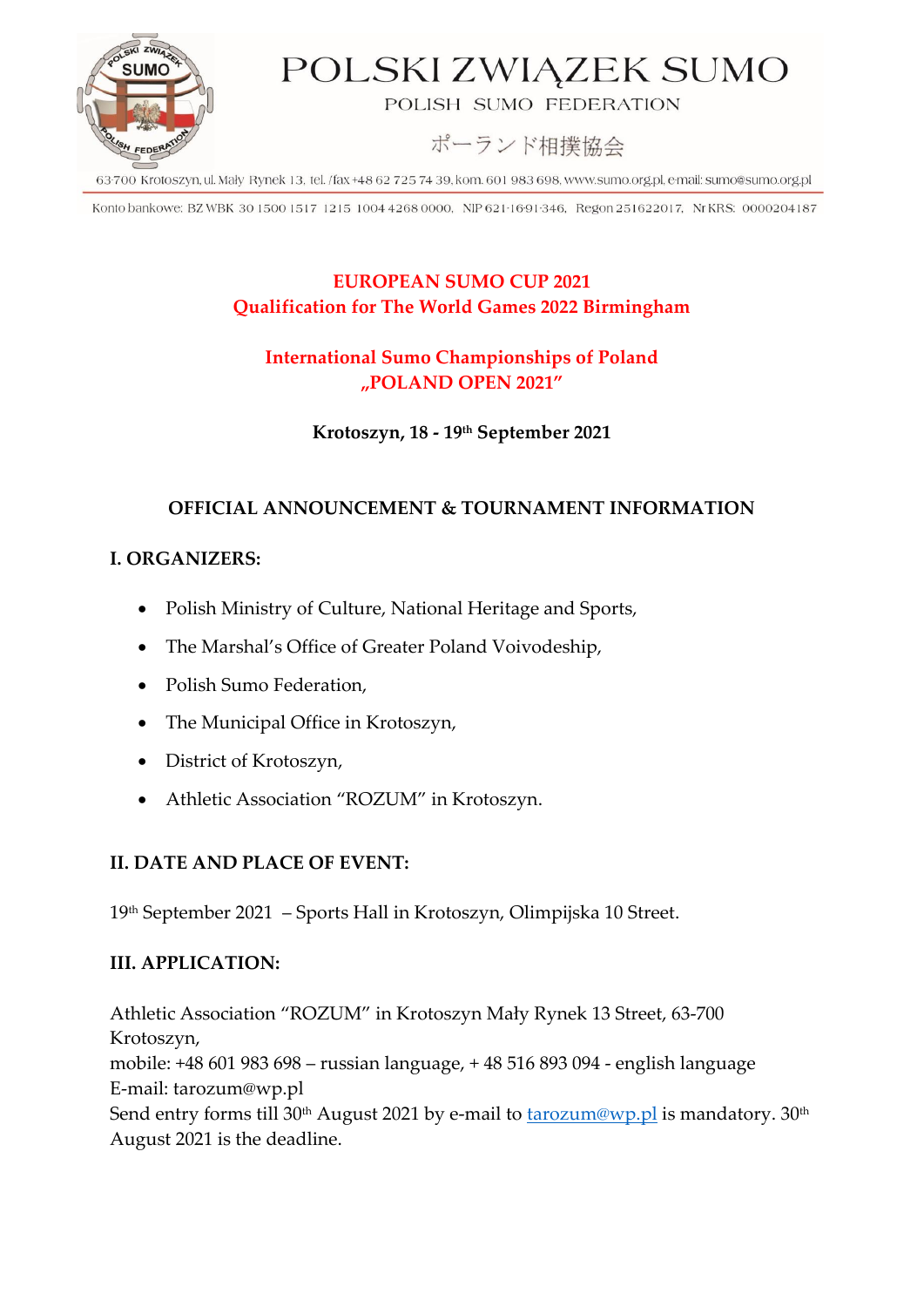### **IV. JUDGES:**

Judges will be set Polish Sumo Federation in cooperation with European Sumo Federation.

Judges applications from the other national teams invited to the competition are welcomed – necessary is to submit referee application till 30<sup>th</sup> August 2021.

## **V. CONDITIONS OF PARTICIPATION:**

In seniors group may take part female and male athletes born in 2004 and elder – in amount of at most 4 athletes from every country, in each weight category: Women: categories: - 50 kg, - 55 kg, - 60 kg, - 65 kg, - 73 kg, - 80 kg, +80 kg, open. Men: categories: - 70 kg, - 77 kg, - 85 kg, - 92 kg, - 100 kg, - 115 kg, + 115 kg, open.

## **VI. PARTICIPATION COSTS:**

Costs of accommodation have to be covered by participants of tournament. Organizer provide hotels in two categories: Hotel category B - 35€/per person, per night. Hotel category A - 50€/per person, per night.

Above prices included: breakfast, lunch, dinner and taking part in sayonara party.

If you not want to book official accommodation provided by organizer, you will not be allowed to taking part in sayonara party and not get lunch and dinner.

Deadline for sending information about accommodation is on 30<sup>th</sup> August 2021.

ENTRY FEES: 25  $\epsilon$ /per each start.

Costs of get up from and to the airport (Poznan and Wroclaw) is covering by organizer, if you use official accommodation.

#### **VII. PRIZES:**

Every medalist will receive medal, diploma and material prize.

#### **VIII. SCHEDULE:**

#### **Saturday – 18th September 2021**

16:00 – Arrival and accreditation and lodging, 17:00 – 19:00 - Weighting (Sports Hall, Olimpijska 10 Street), 19:15 – 20:00 - Technical Conference and draw.